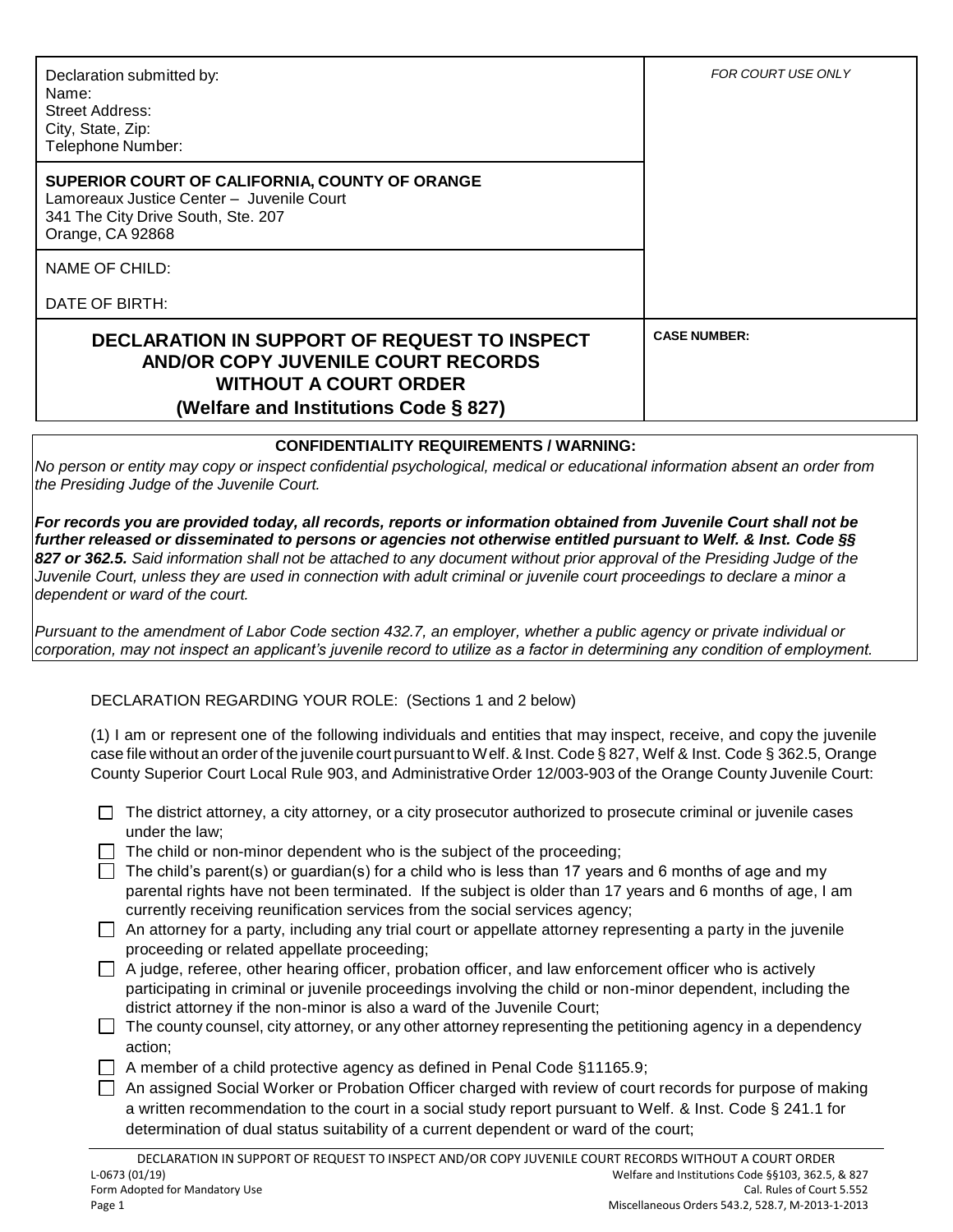| A Court Appointed Special Advocate, or CASA Administrative Personnel;                                                                                                                                             |
|-------------------------------------------------------------------------------------------------------------------------------------------------------------------------------------------------------------------|
| The California Department of Social Services in order to carry out its duty to oversee and monitor county                                                                                                         |
| child welfare agencies, children in foster care or receiving foster-care assistance, and out- of-state                                                                                                            |
| placements, or authorized legal staff or special investigators who are peace officers employed by, or who                                                                                                         |
| are authorized representatives of the State Department of Social Services, as necessary for the                                                                                                                   |
| performance of their duties to inspect, license, and investigate community care facilities, to ensure that the                                                                                                    |
| standards of care and services provided in those facilities are adequate and appropriate, and to ascertain                                                                                                        |
| compliance with the rules and regulation to which the facilities are subject;                                                                                                                                     |
| The Juvenile Justice Commission;                                                                                                                                                                                  |
| A judge, commissioner or other hearing officer assigned to a family law or probate case involving the                                                                                                             |
| minor, or the following person, if actively participating in the family law or probate case: A court-appointed                                                                                                    |
| mediator or evaluator conducting a court-connected child custody evaluation, investigation or assessment                                                                                                          |
| pursuant to Family Code § § 3111 or 3118, and counsel appointed for the minor in the family law case                                                                                                              |
| pursuant to Family Code § 3150. Counsel for the minor on related matters is required to provide a                                                                                                                 |
| copy of the court order appointing him/her as minor's counsel.                                                                                                                                                    |
| An Indian child's tribe, if the tribe has intervened in the child's case;                                                                                                                                         |
| An individual other than a person described in Welfare and Institutions Code, section 827,                                                                                                                        |
| subparagraphs (A) to (P) who files a notice of appeal or petition for writ challenging a juvenile court<br>order, or who is a respondent in that appeal or real party in interest in that writ proceeding who was |
| previously granted access by the juvenile court pursuant to subparagraph $(Q)$ of paragraph $(1)$ .                                                                                                               |
|                                                                                                                                                                                                                   |
| <b>NOTE:</b> A Request for Release of Juvenile Case File (JV-570) must be submitted to the Presiding Judge of the                                                                                                 |
| Juvenile Court for review if copies of sealed records are being requested under number one (1) above.                                                                                                             |
|                                                                                                                                                                                                                   |

(2) I understand I am not authorized to receive copies of Juvenile Court record without a prior court order. I am or represent one of the following individuals and entities that may inspect Juvenile Court records.

 $\Box$ A member of the child's multidisciplinary teams, person or agency providing treatment or supervision of the child;

 $\Box$  A court-appointed investigator who is actively participating in a guardianship case involving a child pursuant to Section 7663, 7851, or 9001 of the Family Code or Part 2 (commencing with Section 1500) of Division 4 of the Probate Code, and acting within the scope of his/her duties in that case;

- $\Box$  A local child support agency for the purposes of establishing paternity and establishing and enforcing child support orders;
- $\Box$  A child welfare agency of a county responsible for the supervision and placement of a minor or nonminor dependent for the purpose of determining an appropriate placement or service that has been ordered for the minor or nonminor dependent by the court;

**NOTE:** A Request for Release of Juvenile Case File (JV-570) **must** be filed if copies of records are requested under number two (2) above. Authorization may be ordered only by the Presiding Judge of the Juvenile Court.

(3) I have read and agree to the following terms for inspection:

- The inspector shall not disclose or disseminate any information contained in the records to any person,  $\Box$ unless otherwise ordered by the court.
- The inspector may receive the documents in an electronic format for inspection on site at Juvenile Court.  $\Box$
- $\Box$  The inspector shall not alter, delete, transmit, copy, or photograph, by any means, anything contained in the case file (the inspector may take notes regarding the contents of the documents).
- If these, or any other document(s) placed in a confidential or sealed envelope is provided, said envelope shall NOT be opened or viewed by the inspector.

The inspector acknowledges that the Court may monitor his or her inspection of the records for compliance  $\Box$ with the court's order.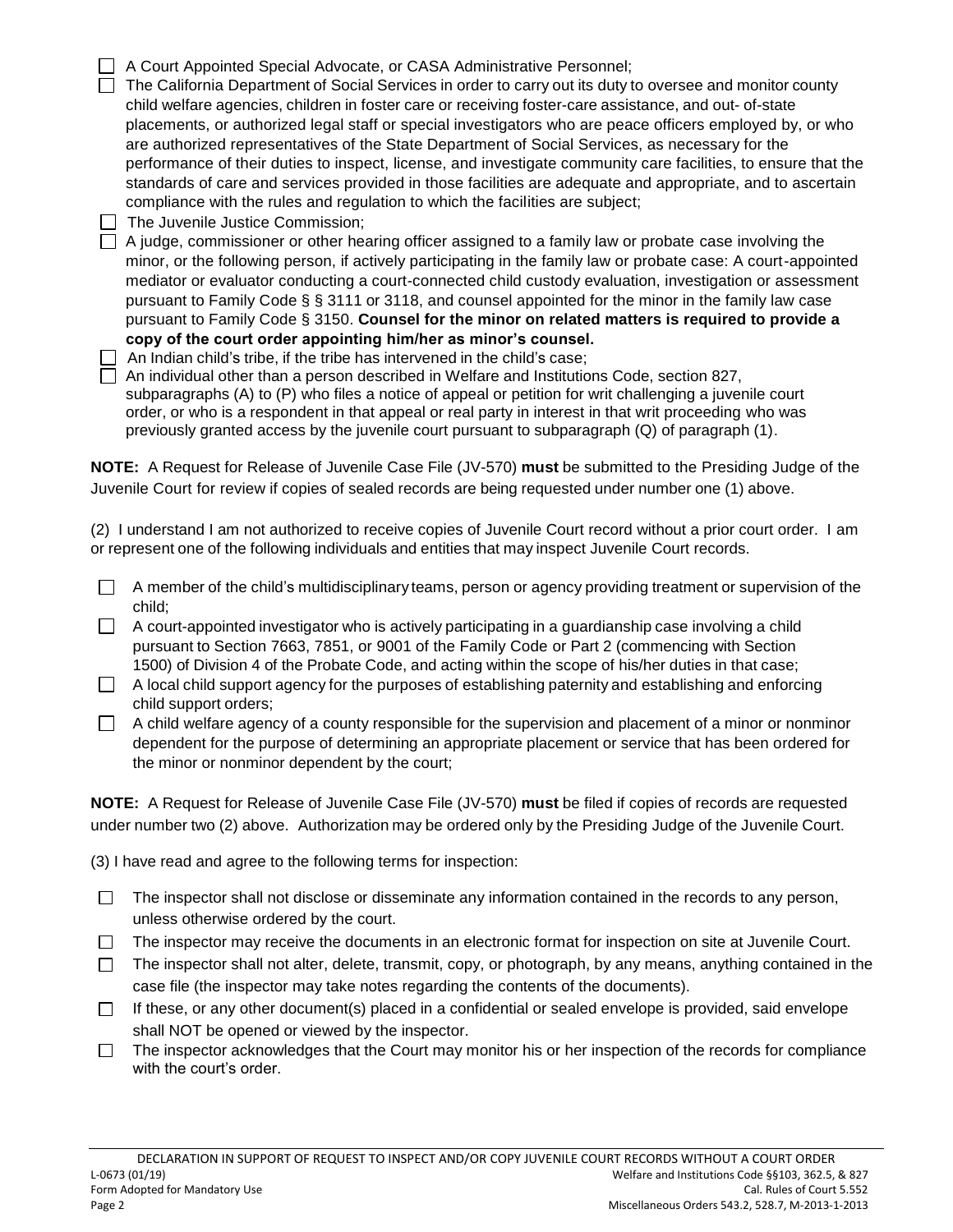## RECORD LOCATION:

(4) The records I am requesting are held by:

| Juvenile Court Records Custodian                                  | □ Juvenile Probation Department | □ Social Services Agency |
|-------------------------------------------------------------------|---------------------------------|--------------------------|
| □ Court Reporter Transcript reported by: (Name)__________________ |                                 | Dept. tor                |
| Date(s):                                                          | Other:                          |                          |

**NOTE:** Requesting Party to pay for transcript.

(5) ATTORNEY/AGENCY INFORMATION

State Bar # , Client (minor, parents, etc.) Court Court

Client's relationship to subject of juvenile records:

(6) I am aware of the above warning regarding dissemination of juvenile records. I understand and will abide with the terms set for forth inspection of the juvenile records provided.

I declare under penalty of perjury under the laws of the State of California that the foregoing is true and correct

Date: Note: Note: Note: Note: Note: Note: Note: Note: Note: Note: Note: Note: Note: Note: Note: Note: Note: Note: Note: Note: Note: Note: Note: Note: Note: Note: Note: Note: Note: Note: Note: Note: Note: Note: Note: Note:

Type or print your name states and states of the Signature Signature